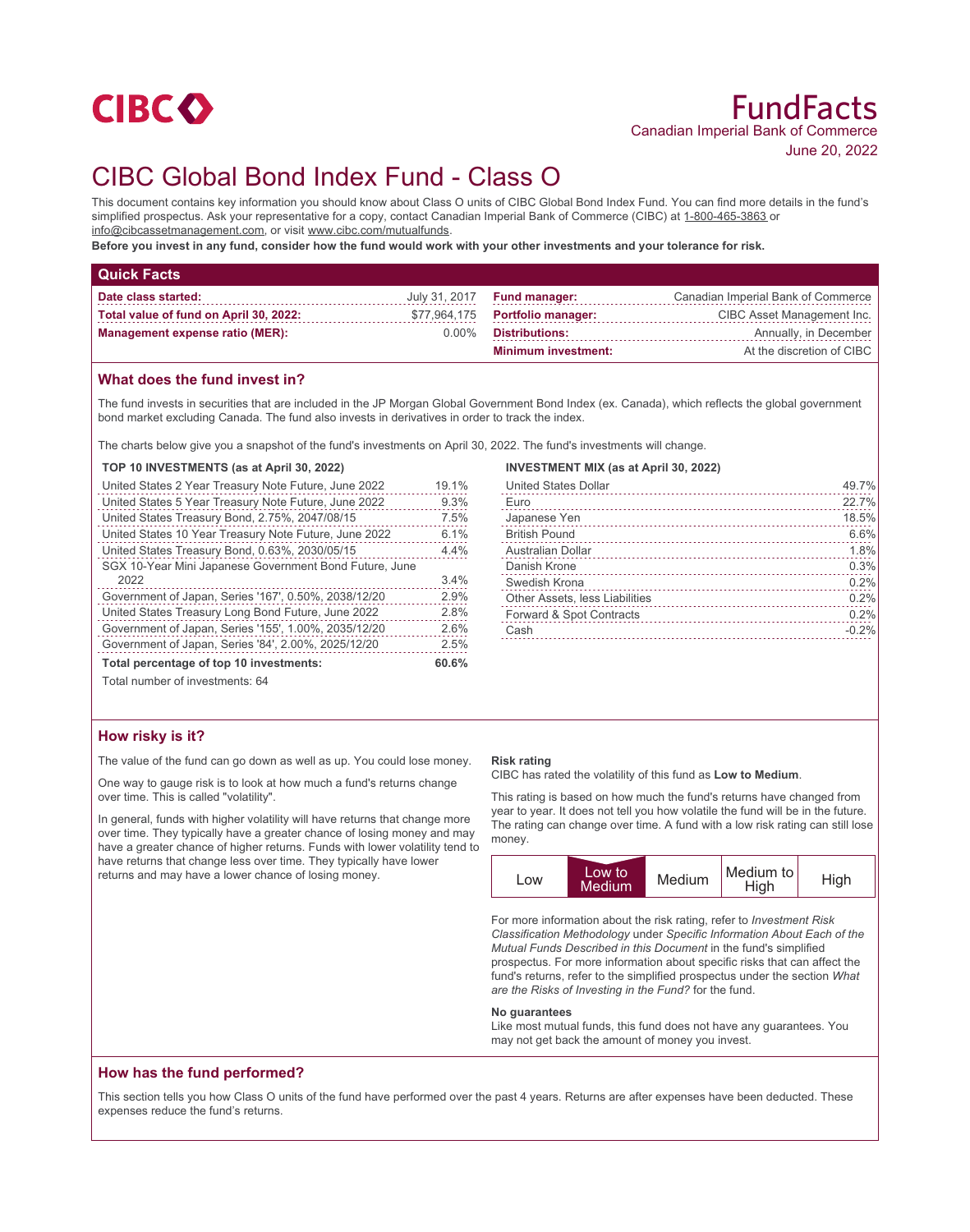## **FundFacts**

#### **YEAR-BY-YEAR RETURNS**

This chart shows how Class O units of the fund performed in each of the past 4 calendar years. Class O units dropped in value in 1 of the 4 years. The range of returns and change from year to year can help you assess how risky the fund has been in the past. It does not tell you how the fund will perform in the future.



#### **BEST AND WORST 3-MONTH RETURNS**

This table shows the best and worst returns for Class O units of the fund in a 3-month period over the past 4 calendar years. The best and worst 3-month returns could be higher or lower in the future. Consider how much of a loss you could afford to take in a short period of time.

|                    |          | Return 3 months ending | If you invested \$1,000 at the beginning of the period |
|--------------------|----------|------------------------|--------------------------------------------------------|
| <b>Best return</b> |          | 12.0%   March 31, 2020 | Your investment would rise to \$1,120                  |
| Worst return       | $-6.9\%$ | April 30, 2021         | Your investment would drop to \$931                    |

#### **AVERAGE RETURN**

The annual compounded return of Class O units of the fund since July 31, 2017 was -0.1%. If you had invested \$1,000 in the fund on July 31, 2017, your investment would be worth \$995 as at April 30, 2022.

| Who is this fund for?                                                                                                                                               | A word about tax                                                                                                                                                                                                                                                                                                                                                                                                                                                                                  |
|---------------------------------------------------------------------------------------------------------------------------------------------------------------------|---------------------------------------------------------------------------------------------------------------------------------------------------------------------------------------------------------------------------------------------------------------------------------------------------------------------------------------------------------------------------------------------------------------------------------------------------------------------------------------------------|
| Investors who:<br>• are seeking returns similar to those of the JP Morgan Global<br>Government Bond Index (ex. Canada); and<br>• are investing for the medium term. | In general, you will have to pay income tax on any money you make on a<br>fund. How much you pay depends on the tax laws where you live and<br>whether or not you hold the fund in a registered plan such as a<br>Registered Retirement Savings Plan (RRSP) or a Tax-Free Savings<br>Account (TFSA).<br>Keep in mind that if you hold your fund in a non-registered plan, fund<br>distributions are included in your taxable income, whether you receive<br>them in cash or have them reinvested. |
|                                                                                                                                                                     |                                                                                                                                                                                                                                                                                                                                                                                                                                                                                                   |

## **How much does it cost?**

The following tables show the fees and expenses you could pay to buy, own, and sell Class O units of the fund. The fees and expenses - including any commissions - can vary among classes of a fund and among funds. Higher commissions can influence representatives to recommend one investment over another. Ask about other funds and investments that may be suitable for you at a lower cost.

#### **1. SALES CHARGES**

There are no sales charges payable when you buy, switch, or sell Class O units of the fund.

#### **2. FUND EXPENSES**

You don't pay these expenses directly. They affect you because they reduce the fund's returns.

As at December 31, 2021, the expenses for Class O units of the fund were 0.01% of its value. This equals \$0.10 for every \$1,000 invested.

|                                                                                                                                                                                                                                            | Annual rate<br>(as a % of the fund's value) |
|--------------------------------------------------------------------------------------------------------------------------------------------------------------------------------------------------------------------------------------------|---------------------------------------------|
| Management expense ratio (MER)<br>This is the total of the fund's operating expenses for Class O units of the fund. No management fees are charged in<br>respect of Class O units. CIBC waived or absorbed Class O unit specific expenses. | $0.00\%$                                    |
| Trading expense ratio (TER)<br>These are the fund's trading costs.                                                                                                                                                                         | 0.01%                                       |
| <b>Fund expenses</b>                                                                                                                                                                                                                       | 0.01%                                       |